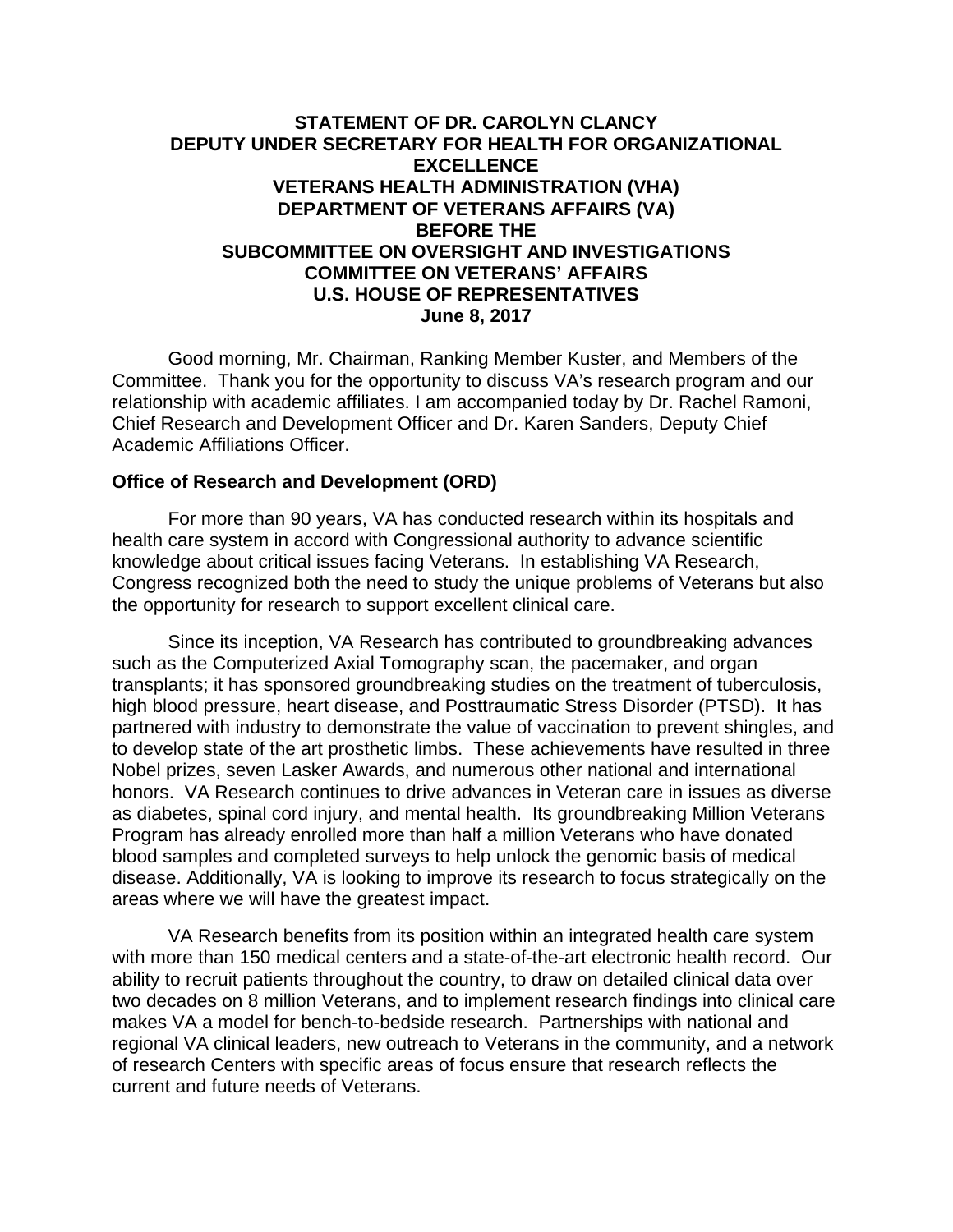The VA Research program plays a unique role that cannot be filled by external funding sources. First, VA Research prioritizes problems that are common or important to Veterans, such as PTSD, traumatic brain injury, polytrauma, and military sexual trauma. Second, 60 percent of our researchers are also practicing clinicians at VA medical centers (VAMCs). As a result, they are familiar with the Veteran experience and are able to seek knowledge and pursue research topics to help our patients. Unlike other Federal agencies, VA has no laboratories whose predominant function is research. Instead, research studies are performed in parallel in close proximity to where patient care is provided. This leads to a focus on research areas benefiting Veterans. Third, research is conducted by VA employees who are dedicated to the mission of improving care for Veterans. Finally, a research program planned and run within VA can adapt to the changing needs of the Veteran population. For example, the Office of Research and Development has dramatically increased the number of researchers and studies addressing the needs of women Veterans over the past decade to meet the growing population of women entering VA care.

VA's research program relies on principal investigators whose primary commitment is to VA Research. All VA Research funding is provided to VA-employed researchers. Research in the 21st Century, however, is a highly collaborative enterprise, building on the collective contribution of different specialized areas of expertise. For example, our research on Traumatic Brain Injury requires the collaboration of cellular biologists, neurologists, psychologists, radiologists, physicists, engineers, and rehabilitation specialists and requires accessing state-of-the-art imaging equipment and laboratory techniques. VA's close partnership with universities, detailed later, allows VA scientists to be part of a larger national network of scientists and to leverage laboratory space, equipment, and expertise that may be more readily available at the university. VA investigators must apply for a waiver if they intend to conduct VA Research outside of VA-owned property.

VA researchers work at more than 100 VAMCs conducting research. The majority of VA researchers – whether full-time clinician scientists or part-time Ph.D. researchers – have dual appointments at their academic affiliate. Their university appointment supports their VA research by keeping them up to date on research outside of VA, allowing them to train future researchers and clinicians and enabling them to pursue additional sources of funding. Dually appointed investigators can leverage their VA funding to obtain funding from National Institutes of Health (NIH), foundations, Department of Defense (DoD), and industry to accelerate their research and its impacts. Many clinicians and researchers have laboratory access at both VA and their academic affiliate.

VA Research fosters dynamic collaborations with its university partners, other federal agencies, nonprofit organizations, and private industry. In 2017, VA researchers were able to leverage \$673 million in VA funding to bring in an additional \$595 million in external funding from industry and Federal agencies such as NIH and DoD. The Federal investment in VA Research returns incredible value to Veterans and the taxpayers, value that is reflected in Veterans positive attitudes about research and health care outcomes in VA.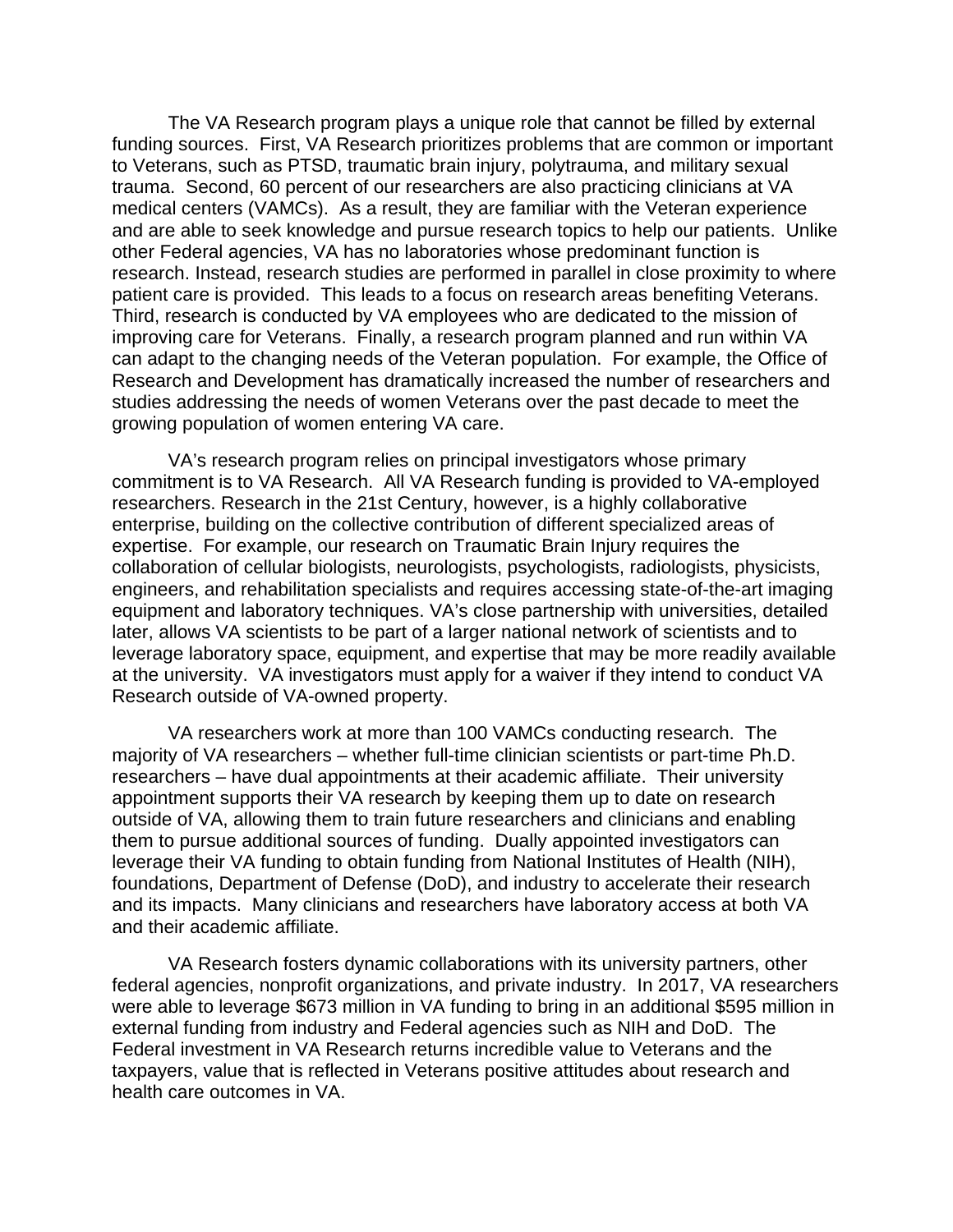## **Office of Academic Affiliations (OAA)**

Strong academic relationships have been the foundation of improving quality care and patient access in VA health care since 1946. January 30, 2016, marked the 70th anniversary of VA "Policy memorandum #2," a document crafted by General Omar Bradley and other VA leaders which established the visionary partnership that VA has with America's medical schools. The initial motivation for integrating academic relationships into VA's mission is just as relevant today: improving the quality of care provided to Veterans and ensuring that they are cared for by America's best and brightest from academic institutions. Moreover, the partnership with our universities and medical schools gives VA access to cutting edge technology, expertise and national research networks that would be difficult to replicate in VA. VHA is profoundly important to U.S. health care; approximately 70 percent of U.S. physicians have had some part of their training in a VA facility.

VA is affiliated with well over 90 percent of Doctor of Medicine (MD) and Doctor of Osteopathy (DO)-granting medical schools; VA's health profession education activities also include affiliations with over 1,800 schools of nursing, pharmacy, psychology, and other health professions. Through these affiliations and VA's own sponsorship of selected programs, over 127,000 trainees in health professions received supervised clinical education in VA facilities last year. VHA is also the second largest funder of Graduate Medical Education (GME), after the Centers for Medicare and Medicaid Services (CMS).

The Office of Academic Affiliations (OAA) is responsible for overseeing the statutory education mission of VA, as authorized in 38 U.S.C. 7302. The Office of Research and Development is responsible for the statutory research mission of VA, as authorized in 38 U.S.C. 7303. Related to the authority for affiliation relationships, VA is authorized to execute sole source contracts with academic affiliates under 38 U.S.C. 8153. These contractual relationships are overseen by the Medical Sharing Office in VHA. Therefore, all three of these offices share oversight responsibilities for conduct of the various components of the academic relationships of VA.

OAA provides oversight and leadership for aligning the health professions education programs with VA's health care workforce needs. OAA facilitates the conduct of the education mission through extensive outreach, communication and dissemination of best practices across the enterprise, focusing especially on training programs and trainees. Under the authority of the Veterans Access, Choice, and Accountability Act of 2014 (VACAA) GME expansion, OAA works with small VAMCs and community-based outpatient clinics to initiate new GME programs in rural and underserved areas.

Academic partnerships and the work of dually appointed researchers are managed locally by the local VA Research office and by the leadership of the local VAMC. With over 3,000 researchers at more than 100 VAMCs, local leadership is best positioned to ensure that VA employees are fulfilling their commitments to VA, whether they be clinical, research, teaching or administrative duties. For research, the primary focus is on ensuring that the individual projects are proceeding on schedule, are completed successfully, and have results that are shared with the scientific and clinical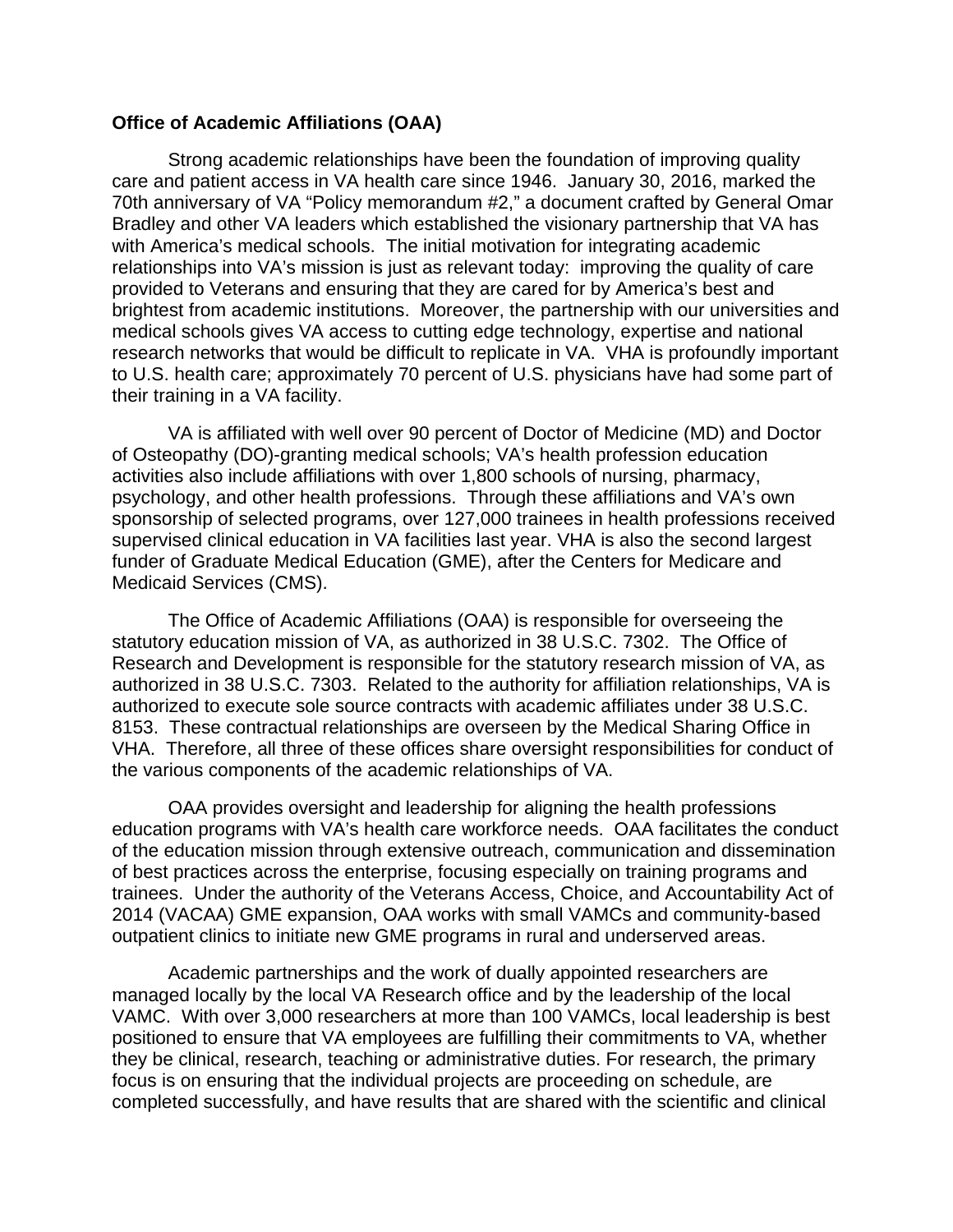communities. VA monitors the progress of individual projects through annual reporting using the NIH's electronic Research Administration system, through annual reports of VA-funded research centers, and through oversight of VA multi-site clinical trials through our Data Safety and Monitoring Board.

In general, VAMCs are affiliated with geographically nearby medical schools and teaching hospitals. Medical Education is sub-divided into Under Graduate Medical Education, the period of time prior to awarding of the graduate MD or DO degree, and the GME component, which is also called "residency training." GME programs are accredited by two main accrediting bodies, which are the Accreditation Council for Graduate Medical Education and the American Osteopathic Association. These accreditors publish essential standards for the conduct of these training programs. With few exceptions, academic affiliates, not VA, are the "sponsors" of residency training programs, which means they bear the primary responsibility for meeting the standards and requirements of the accrediting body. VA collaborates with its academic affiliates in the execution of the residency training programs in order to meet the educational needs of trainees and the care needs of Veterans. This collaborative partnership has multiple oversight mechanisms to ensure a high quality educational experience for physician residents as well as safe and effective care for Veterans. While OAA allocates resident positions and provides stipend funding for residency education, training program execution resides at the local level and is a shared VA-affiliate endeavor.

It is important to note that OAA's mission is to provide a health professions workforce for VA and the nation. In this context, OAA has many types of training programs and ensures the alignment of training programs with VA's workforce needs. For example, in the last five years of OAA's Mental Health Education Expansion, 699 mental health trainee positions were allocated across important professions such as psychology, social work, and chaplaincy. Funding was also added for Licensed Professional Mental Health Counselors and Marriage and Family Therapists in the last three years. Mental health training for Nurse Practitioners and Physician Assistants also recently began. All states now have at least one VA mental health training program. These trainees assist in providing direct supervised care for Veterans, and also ensure a robust workforce pipeline into VA staff employment.

Section 301(b) of the VACAA authorized VA to increase the number of GME physician residency positions by up to 1,500. An innovative part of VACAA was the inclusion of GME expansion targeting primary care and psychiatry. While some VA facilities were too remote or small to handle GME in other specialties, many had strength in family medicine, internal medicine and psychiatry. This statute has allowed many of those facilities to start GME programs by forming affiliations with residency sponsors in their service areas. New allopathic and osteopathic medical schools found clinical rotations for their students and residents, such as the University of Texas Rio Grande Valley in Harlingen and Burrell College of Osteopathic Medicine in El Paso and Las Cruces. This statute has opened VA to family medicine which brings along its care for women and crucial procedural skills. In the original 50 facilities OAA identified as having low or no GME positions only four remain with no physician educational activity.